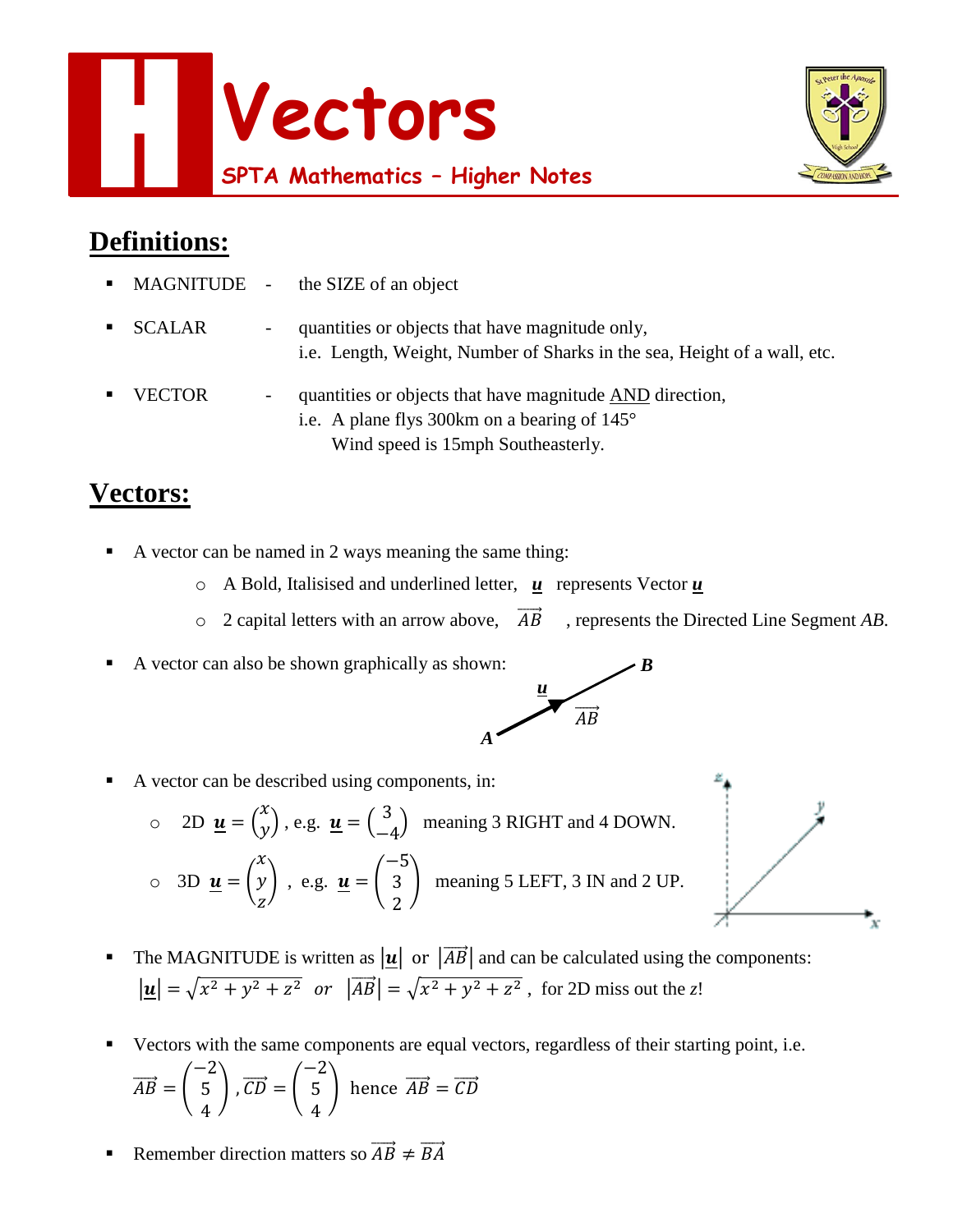## **Examples:**

**1.** Write down the components of the Vectors below:



**2.** Find the magnitude of the Directed Line Segments above.

|                                     | $ \overrightarrow{AB}  = \sqrt{x^2 + y^2}$ $ \overrightarrow{DC}  = \sqrt{x^2 + y^2}$                                                                   | $\left \overrightarrow{EF}\right  = \sqrt{x^2 + y^2}$ $\left \overrightarrow{GH}\right  = \sqrt{x^2 + y^2}$ |                                                                                              |
|-------------------------------------|---------------------------------------------------------------------------------------------------------------------------------------------------------|-------------------------------------------------------------------------------------------------------------|----------------------------------------------------------------------------------------------|
|                                     | $ \overrightarrow{AB}  = \sqrt{6^2 + 3^2}$ $ \overrightarrow{DC}  = \sqrt{3^2 + (-6)^2}$                                                                |                                                                                                             | $ \overrightarrow{EF}  = \sqrt{(-1)^2 + 3^2}$ $ \overrightarrow{GH}  = \sqrt{10^2 + (-2)^2}$ |
|                                     | $ \overrightarrow{AB}  = \sqrt{36+9}$ $ \overrightarrow{DC}  = \sqrt{9+36}$ $ \overrightarrow{EF}  = \sqrt{1+9}$ $ \overrightarrow{GH}  = \sqrt{100+4}$ |                                                                                                             |                                                                                              |
| $ \overrightarrow{AB}  = \sqrt{45}$ | $ \overrightarrow{DC}  = \sqrt{45}$                                                                                                                     | $\left  \overrightarrow{EF} \right  = \sqrt{10}$                                                            | $ \overrightarrow{GH}  = \sqrt{104}$                                                         |
| $ \overrightarrow{AB}  = 3\sqrt{5}$ | $ \overrightarrow{DC}  = 3\sqrt{5}$                                                                                                                     |                                                                                                             | $ \vec{GH}  = 2\sqrt{26}$                                                                    |

## **Adding/Subtracting Vectors & Multiplying by a Scalar:**

- When you add or subtract Vectors you produce the **RESULTANT** Vector.
- When subtracting Vectors you actually add the negative Vector, i.e.  $\underline{\mathbf{u}} \underline{\mathbf{v}} = \underline{\mathbf{u}} + (-\underline{\mathbf{v}})$
- Vectors are added/subtracted using the Nose to Tail method as shown:



**Their components can be added/subtracted as follows:** 

If 
$$
\underline{\mathbf{u}} = \begin{pmatrix} a \\ b \\ c \end{pmatrix}
$$
 and  $\underline{\mathbf{v}} = \begin{pmatrix} d \\ e \\ f \end{pmatrix}$  then  $\underline{\mathbf{u}} + \underline{\mathbf{v}} = \begin{pmatrix} a+d \\ b+e \\ c+f \end{pmatrix}$  and  $\underline{\mathbf{u}} - \underline{\mathbf{v}} = \begin{pmatrix} a-d \\ b-e \\ c-f \end{pmatrix}$ 

- Multiplying a Vector by a Scalar looks like: If  $\mathbf{u} = \begin{bmatrix} 1 \\ 1 \end{bmatrix}$  $\mathcal{X}$  $\mathcal{Y}$ Z ) then  $ku =$  $kx$  $ky$  $kz$ )
- You cannot multiply a Vector by another Vector.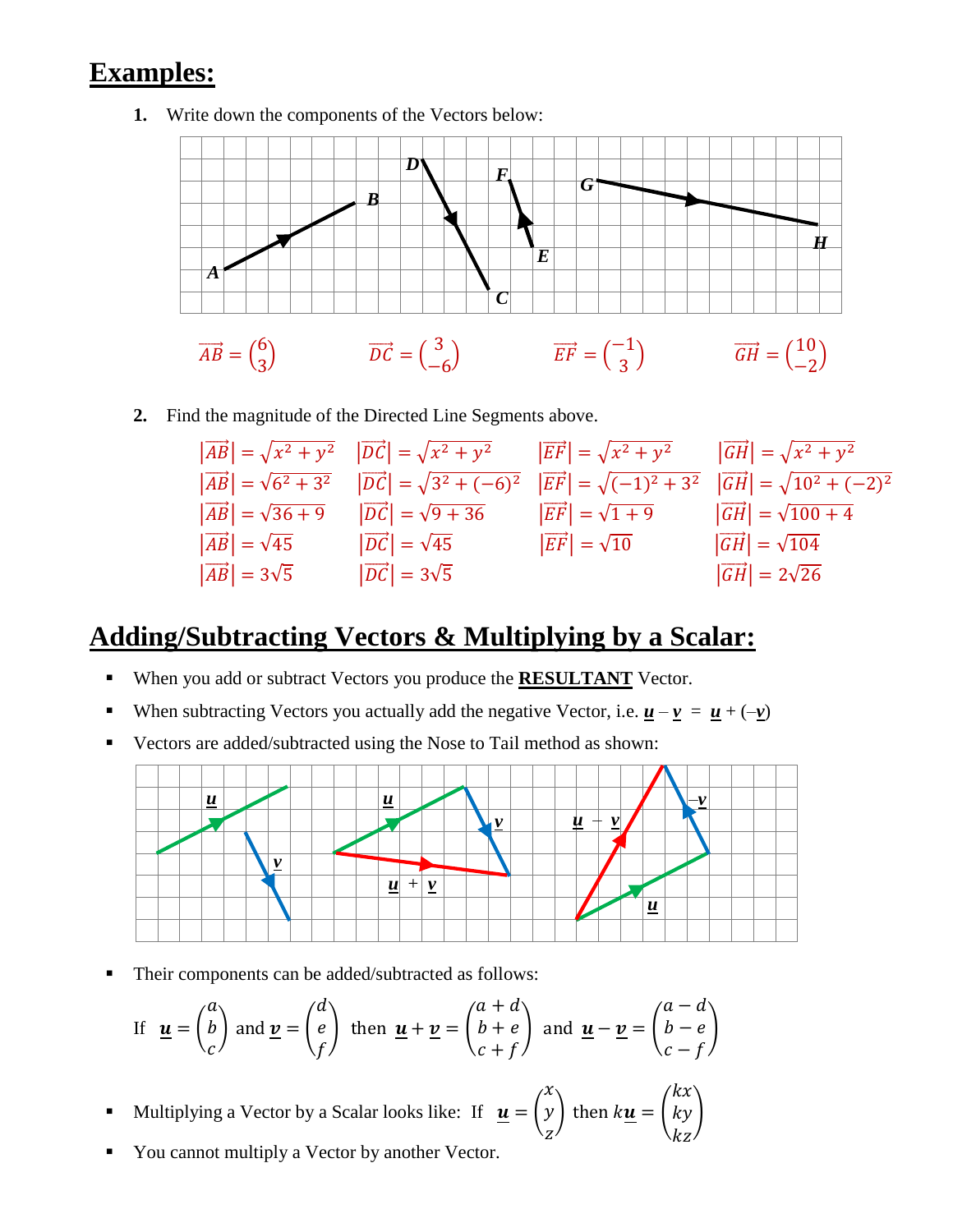## **Examples:**

**3.** For the example above find: **a**)  $\underline{u} + \underline{v}$  (b)  $\underline{u} - \underline{v}$  (c)  $3\underline{u}$  (d)  $3\underline{u} + 5\underline{v}$ 

$$
\mathbf{u} = \begin{pmatrix} 6 \\ 3 \end{pmatrix} \text{ and } \mathbf{v} = \begin{pmatrix} 2 \\ -4 \end{pmatrix} \text{ so:}
$$
  
\n**a)** 
$$
\mathbf{u} + \mathbf{v} = \begin{pmatrix} 6+2 \\ 3+(-2) \end{pmatrix}
$$
  
\n
$$
= \begin{pmatrix} 8 \\ -1 \end{pmatrix}
$$
  
\n**b)** 
$$
\mathbf{u} - \mathbf{v} = \begin{pmatrix} 6-2 \\ 3-(-2) \end{pmatrix}
$$
  
\n
$$
= \begin{pmatrix} 4 \\ 5 \end{pmatrix}
$$
  
\n**c)** 
$$
3\mathbf{u} = 3 \begin{pmatrix} 6 \\ 3 \end{pmatrix}
$$
  
\n**d)** 
$$
3\mathbf{u} + 5\mathbf{v} = 3 \begin{pmatrix} 6 \\ 3 \end{pmatrix} + 5 \begin{pmatrix} 6 \\ 3 \end{pmatrix} + 5 \begin{pmatrix} 6 \\ 3 \end{pmatrix} + 5 \begin{pmatrix} 6 \\ 3 \end{pmatrix} + 5 \begin{pmatrix} 6 \\ 3 \end{pmatrix} + 5 \begin{pmatrix} 6 \\ 3 \end{pmatrix} + 5 \begin{pmatrix} 6 \\ 3 \end{pmatrix} + 5 \begin{pmatrix} 6 \\ 3 \end{pmatrix} + 5 \begin{pmatrix} 6 \\ 3 \end{pmatrix} + 5 \begin{pmatrix} 6 \\ 3 \end{pmatrix} + 5 \begin{pmatrix} 6 \\ 3 \end{pmatrix} + 5 \begin{pmatrix} 6 \\ 3 \end{pmatrix} + 5 \begin{pmatrix} 6 \\ 3 \end{pmatrix} + 5 \begin{pmatrix} 6 \\ 3 \end{pmatrix} + 5 \begin{pmatrix} 6 \\ 3 \end{pmatrix} + 5 \begin{pmatrix} 6 \\ 3 \end{pmatrix} + 5 \begin{pmatrix} 6 \\ 3 \end{pmatrix} + 5 \begin{pmatrix} 6 \\ 3 \end{pmatrix} + 5 \begin{pmatrix} 6 \\ 3 \end{pmatrix} + 5 \begin{pmatrix} 6 \\ 3 \end{pmatrix} + 5 \begin{pmatrix} 6 \\ 3 \end{pmatrix} + 5 \begin{pmatrix} 6 \\ 3 \end{pmatrix} + 5 \begin{pmatrix} 6 \\ 3 \end{pmatrix} + 5 \
$$

$$
\begin{array}{ll} \text{(d)} & 3\underline{u} + 5\underline{v} = 3\binom{6}{3} + 5\binom{2}{-4} \\ & = \binom{18}{9} + \binom{10}{-20} \\ & = \binom{28}{-11} \end{array}
$$



**5.** State the components of the resultant Vectors above:

 $=$  $\binom{18}{0}$ 9

a) 
$$
\underline{\mathbf{a}} + \underline{\mathbf{b}} = \begin{pmatrix} 1 \\ 8 \end{pmatrix}
$$
 (b)  $\underline{\mathbf{a}} - \underline{\mathbf{b}} = \begin{pmatrix} 3 \\ 2 \end{pmatrix}$  (c)  $2\underline{\mathbf{b}} = \begin{pmatrix} -2 \\ 6 \end{pmatrix}$ 

**6.** In the square opposite name the equivalent vector to:

**a)** 
$$
\overrightarrow{AB}
$$
 **(b)**  $\overrightarrow{BC}$  **(c)**  $-\overrightarrow{AD}$   
 $\overrightarrow{AB} = \overrightarrow{DC}$   $\overrightarrow{BC} = \overrightarrow{AD}$   $-\overrightarrow{AD} = \overrightarrow{DA} = \overrightarrow{CB}$ 

- **7.** In the same square name the resultant vector when:
	- **a**)  $\overrightarrow{AB} + \overrightarrow{BC}$  **(b)**  $\overrightarrow{BC} \overrightarrow{AB}$  $\overrightarrow{AB} + \overrightarrow{BC} = \overrightarrow{AC}$   $\overrightarrow{BC} - \overrightarrow{AB} = \overrightarrow{BD}$

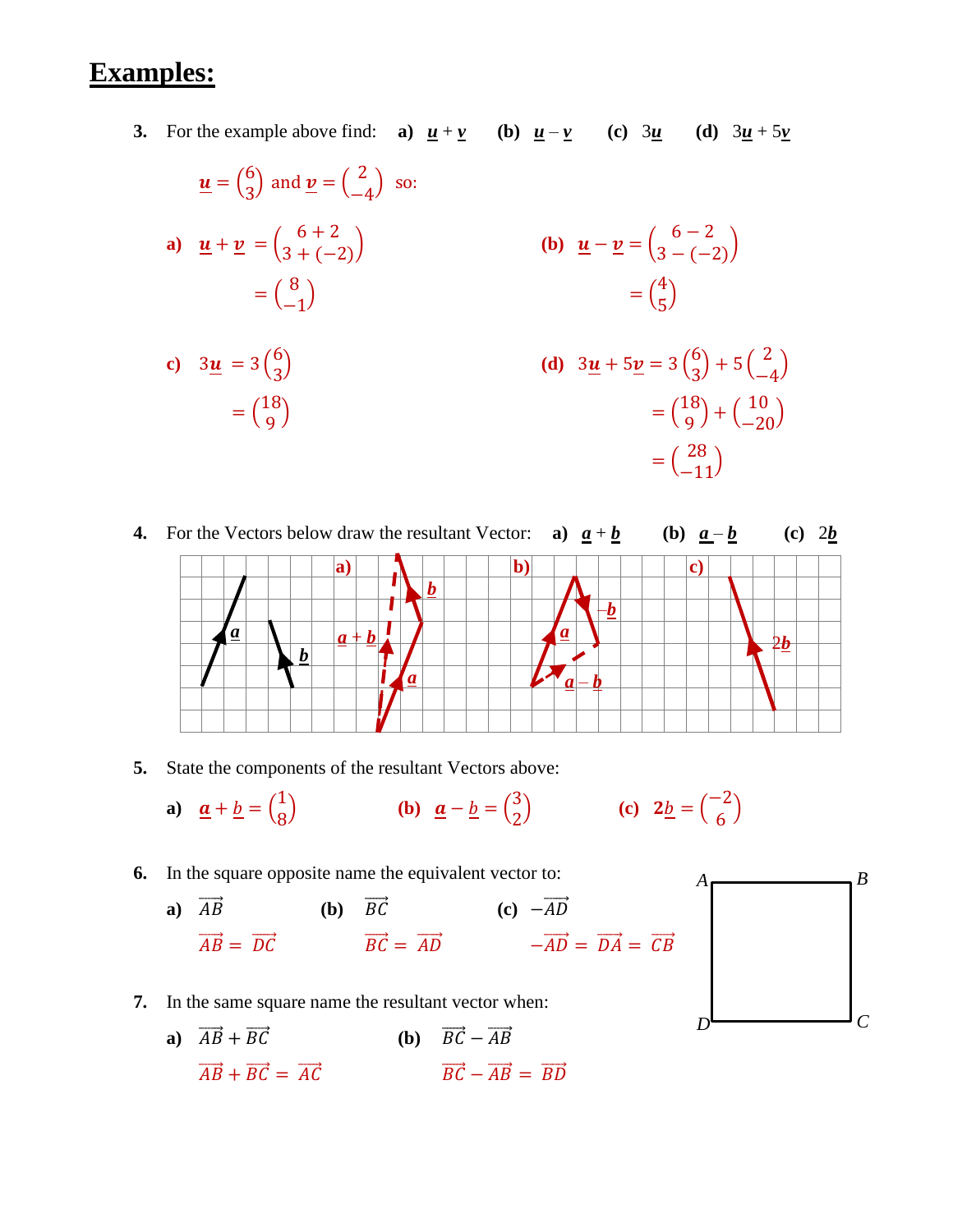## **Parallel, Unit and Position Vectors:**

- A vector are is PARALLEL to another vector if it is a multiple of the first one, i.e.  $v = k\underline{u}$  Direction is not important!
- A UNIT VECTOR is a vector with magnitude ONE.
- A POSITION VECTOR is a Vector joing a point,  $A(x, y, z)$ , to the Origin, i.e.  $\overrightarrow{OA} = \underline{a} = |$ 
	- The Vector joining any 2 points, *A* and *B*, can be found using the position Vectors:  $\overrightarrow{AB} = \underline{b} \underline{a}$

 $\mathcal{X}$  $\mathcal{Y}$ z )

万

ਨਾ

**VERY important**

)

#### **Examples:**

- **8.** Prove that the vectors,  $\mathbf{a} =$ 2 −4 −8 | and  $\mathbf{b} =$  | −1 2 4 ) are parallel.  $a =$ 2 −4 −8  $) = -2$  ( −1 2 4  $\vert = -2b \vert$  hence <u>*a*</u> is parallel to *b*
- **9.** *P* and *Q* are the points  $(3, -2, 5)$  and  $(-8, 6, 4)$  respectively. Find the magnitude of vector  $\overrightarrow{PQ}$ .
	- $\overrightarrow{PQ} = q p$  $y^2 + z^2$  $\overrightarrow{PQ}$  = ( −8 6 4 ) − ( 3 −2 5  $|\overrightarrow{PQ}| = \sqrt{(-11)^2 + 8^2 + (-1)^2}$  $\overrightarrow{PQ}$  = ( −11 8 −1  $|\overrightarrow{PQ}| = \sqrt{121 + 64 + 1}$  $|\overrightarrow{PO}| = \sqrt{186}$

**10.** Find the components of the unit vector parallel to the vector  $\mathbf{a} = |$ 12 0 −5

> $|a| = \sqrt{x^2 + y^2 + z^2}$  $|a| = \sqrt{12^2 + 0^2 + (-5)^2}$  $|a| = \sqrt{144 + 0 + 25}$  $|a| = \sqrt{169}$  $|\underline{a}| = 13$  So the unit vector is  $\frac{1}{13}$ 12  $\boldsymbol{0}$ −5 )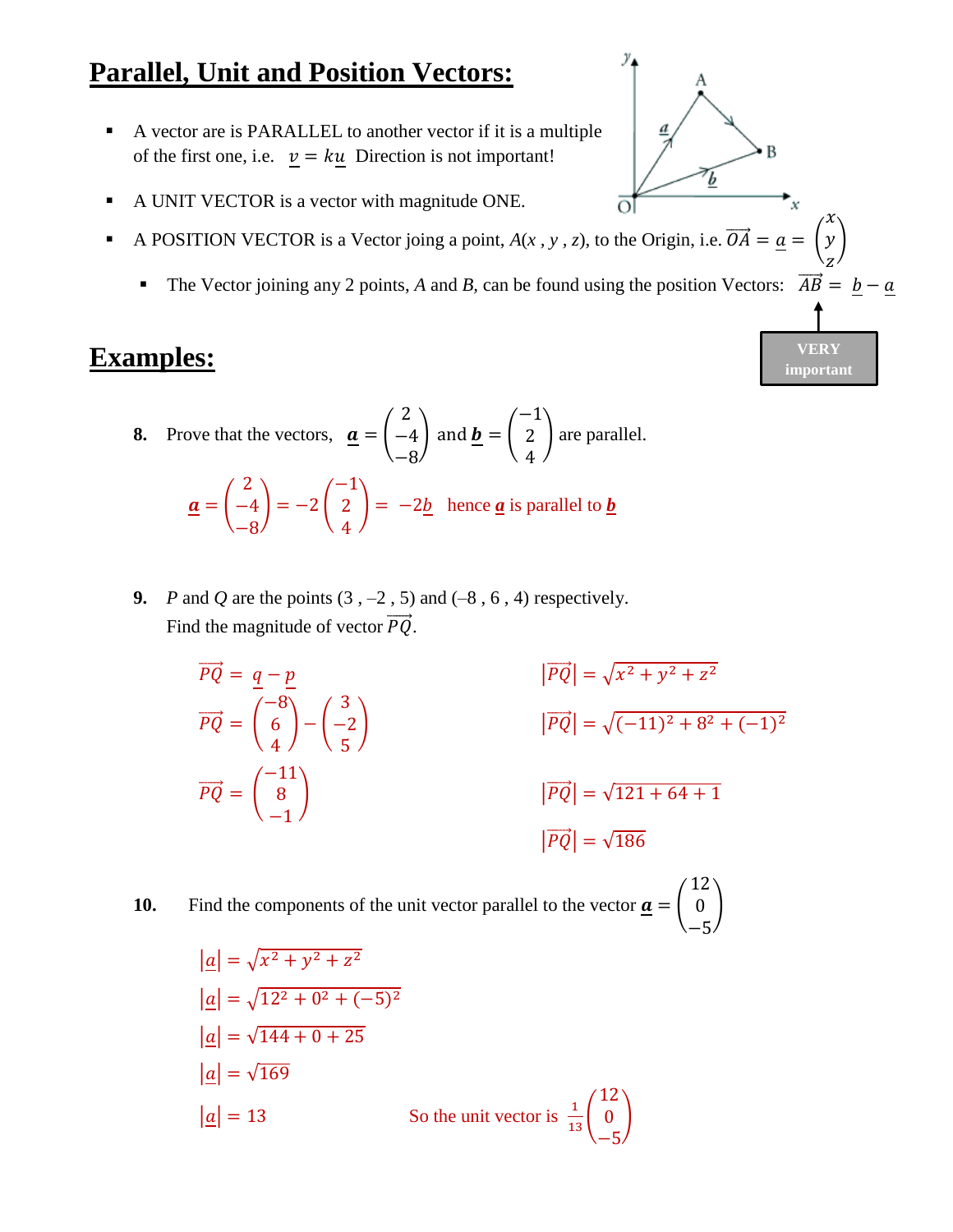## **3 Special Unit Vectors:**

Any Vector can be expressed in terms of

the Unit Vectors 
$$
\underline{\mathbf{i}} = \begin{pmatrix} 1 \\ 0 \\ 0 \end{pmatrix}
$$
,  $\underline{\mathbf{j}} = \begin{pmatrix} 0 \\ 1 \\ 0 \end{pmatrix}$  and  $\underline{\mathbf{l}} = \begin{pmatrix} 0 \\ 0 \\ 1 \end{pmatrix}$ 



#### **Examples:**

- **11. a**) Express the vector,  $\boldsymbol{a} = \begin{bmatrix} \end{bmatrix}$ 2 −4 −8 ) in terms of  $i$ ,  $j$ ,  $k$ :  $2i - 4j - 8k$ **b**) Write the components of the vector  $\mathbf{a} = 5\mathbf{i} - 3\mathbf{j} + 2\mathbf{k}$ :  $\mathbf{a} = \begin{bmatrix} 1 \\ 1 \end{bmatrix}$ 5 −3 2 )
	- **c**) Write the components of the vector  $\mathbf{b} = -7\mathbf{i} + 11\mathbf{k}$ :  $\mathbf{b} = \begin{bmatrix} 1 \\ 1 \end{bmatrix}$
	- **d**) Calculate the magnitude of the vector  $\mathbf{c} = 5\mathbf{i} + 2\mathbf{j} \mathbf{k}$   $|\mathbf{c}| = \sqrt{x^2 + y^2 + z^2}$

−7 0 11 )  $|\mathbf{c}| = \sqrt{5^2 + 2^2 + (-1)^2}$  $|\mathbf{c}| = \sqrt{25 + 4 + 1}$  $|c| = \sqrt{30}$ 

## **Adapting Known Formulae:**

- The following formulae can be used in 3 Dimensions by adding a *z* part to them:
	- o Distance Formula:  $\sqrt{(x_B x_A)^2 + (y_B y_A)^2 + (z_B z_A)^2}$  $\circ$  Midpoint Formula:  $\left(\frac{x_A + x_B}{2}\right)$  $\frac{+x_B}{2}$ ,  $\frac{y_A + y_B}{2}$  $\frac{+y_B}{2}$ ,  $\frac{z_A+z_B}{2}$  $\frac{\tau_{2B}}{2}\Big)$
- The Position Vector of the midpoint can be found using the formula:  $M = \frac{1}{3}$  $\frac{1}{2}(\underline{a}+\underline{b})$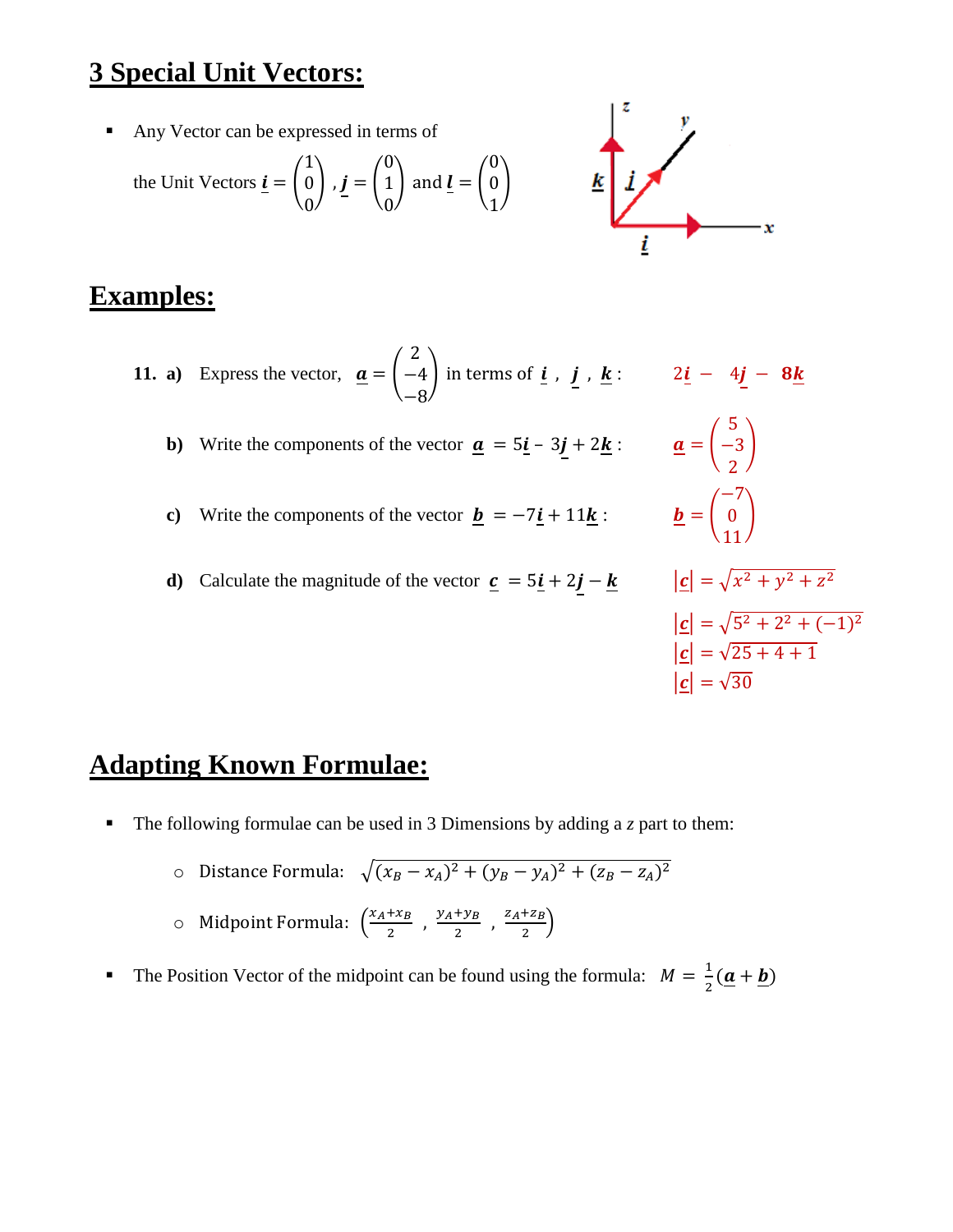## **3D Coordinates:**

- As seen earlier a point in 3 Dimensions has coordinates in the form: *A*(*x , y, ,z*)
- The *x*-axis goes from Left to Right, the *y*-axis goes In & Out and the *z*-axis goes Up & Down.

#### **Examples:**

- **12.** A cuboid is shown in the diagram opposite with Point *U*(4 , 2 , 3).
	- **a)** State the coordinates of all the other points:

| O(0,0,0)   | $P(4, 0, 0)$ $Q(4, 2, 0)$ |
|------------|---------------------------|
| R(0, 2, 0) | $S(0, 0, 3)$ $T(4, 0, 3)$ |
| V(0, 2, 3) |                           |



p

x

**b**) State the components of the **FACE** diagonal  $\overrightarrow{VT}$  and the **SPACE** diagonal  $\overrightarrow{PV}$ and calculate the magnitudes of these vectors.



**c)** If  $\overrightarrow{OP} = u$ ,  $\overrightarrow{OR} = v$  and  $\overrightarrow{OS} = w$  express the vector  $\overrightarrow{QS}$  in terms of  $u$ ,  $v$  and  $w$ 

 $\overrightarrow{OS} = \overrightarrow{OP} + \overrightarrow{PT} + \overrightarrow{TS}$  $\overrightarrow{OS} = -\overrightarrow{OR} + \overrightarrow{OS} - \overrightarrow{OP}$  $\overrightarrow{QS} = -v + w - u$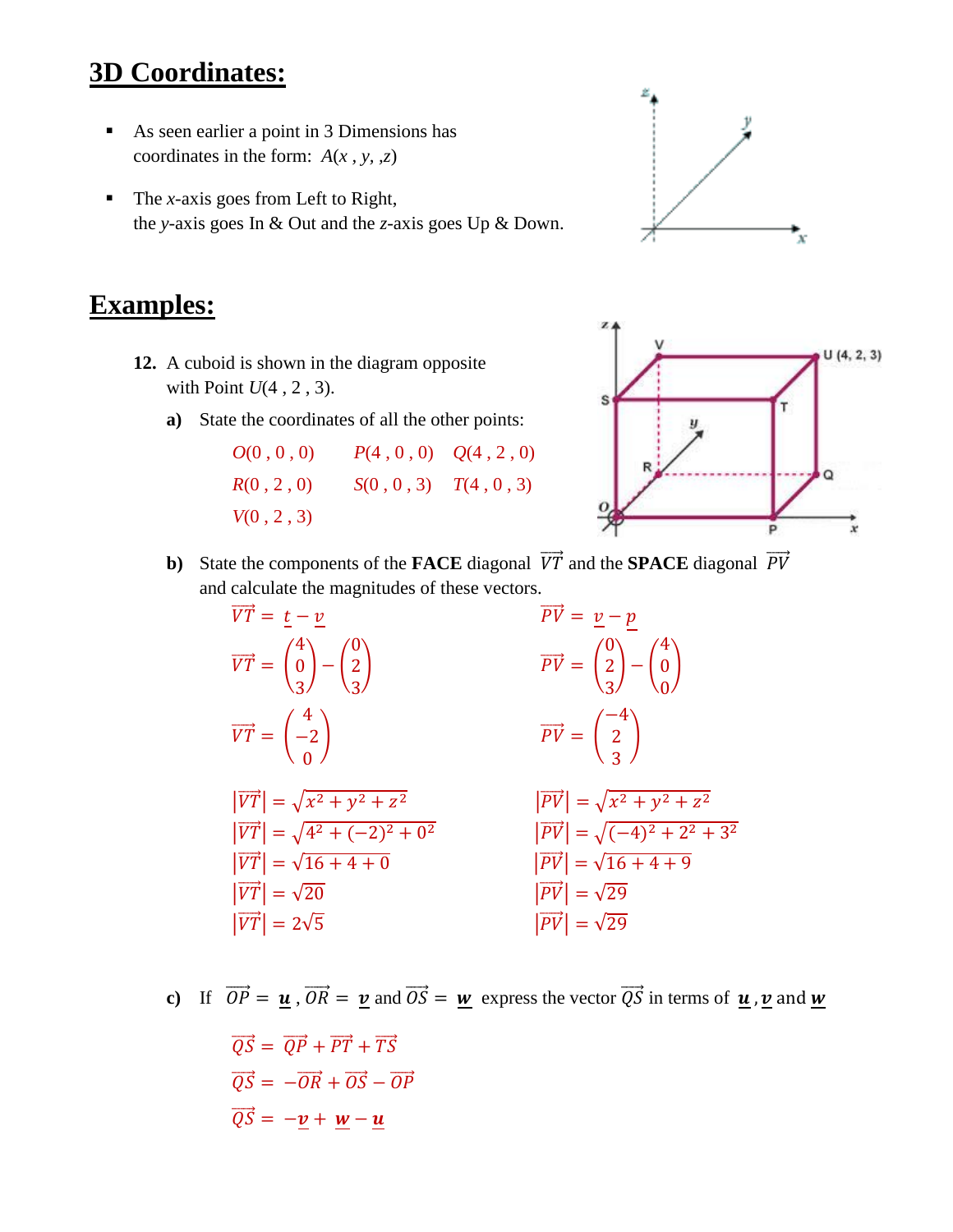**d)** Prove that *LPRV* is a right angle.

$$
\overrightarrow{PR} = \frac{r - p}{2}
$$
  
\n
$$
\overrightarrow{PR} = \begin{pmatrix} 0 \\ 2 \\ 0 \end{pmatrix} - \begin{pmatrix} 4 \\ 0 \\ 0 \end{pmatrix}
$$
  
\n
$$
\overrightarrow{RV} = \begin{pmatrix} 0 \\ 2 \\ 3 \end{pmatrix} - \begin{pmatrix} 0 \\ 2 \\ 0 \end{pmatrix}
$$
  
\n
$$
\overrightarrow{PV} = \begin{pmatrix} 0 \\ 2 \\ 3 \end{pmatrix} - \begin{pmatrix} 0 \\ 2 \\ 0 \end{pmatrix}
$$
  
\n
$$
\overrightarrow{PV} = \begin{pmatrix} 0 \\ 2 \\ 3 \end{pmatrix} - \begin{pmatrix} 4 \\ 0 \\ 0 \end{pmatrix}
$$
  
\n
$$
\overrightarrow{PV} = \begin{pmatrix} -4 \\ 2 \\ 3 \end{pmatrix}
$$
  
\n
$$
\overrightarrow{PV} = \begin{pmatrix} -4 \\ 2 \\ 3 \end{pmatrix}
$$

$$
\begin{aligned}\n|\overrightarrow{PR}| &= \sqrt{x^2 + y^2 + z^2} & |\overrightarrow{RV}| &= \sqrt{x^2 + y^2 + z^2} & |\overrightarrow{PV}| &= \sqrt{x^2 + y^2 + z^2} \\
|\overrightarrow{PR}| &= \sqrt{(-4)^2 + 2^2 + 0^2} & |\overrightarrow{RV}| &= \sqrt{0^2 + 0^2 + 3^2} & |\overrightarrow{PV}| &= \sqrt{(-4)^2 + 2^2 + 3^2} \\
|\overrightarrow{PR}| &= \sqrt{16 + 4 + 0} & |\overrightarrow{RV}| &= \sqrt{0 + 0 + 9} & |\overrightarrow{PV}| &= \sqrt{16 + 4 + 9} \\
|\overrightarrow{PR}| &= \sqrt{20} & |\overrightarrow{RV}| &= \sqrt{9} & |\overrightarrow{PV}| &= \sqrt{29} \\
|\overrightarrow{RV}| &= 3 & \n\end{aligned}
$$

Now use the CONVERSE of PYTHAGORIAS from National 5:

$$
|\overrightarrow{PR}| = \sqrt{20} \implies |\overrightarrow{PR}|^2 = (\sqrt{20})^2 = 20
$$
  
\n
$$
|\overrightarrow{RV}| = 3 \implies |\overrightarrow{RV}|^2 = 3^2 = 9 \text{ so } |\overrightarrow{PR}|^2 + |\overrightarrow{RV}|^2 = 20 + 9 = 29
$$
  
\n
$$
|\overrightarrow{PV}| = \sqrt{29} \implies |\overrightarrow{PV}|^2 = (\sqrt{29})^2 = 29
$$
  
\nSince  $|\overrightarrow{PR}|^2 + |\overrightarrow{RV}|^2 = |\overrightarrow{PV}|^2$  the angle *LPRV* is a right angle.

**We will see shortly a quicker way of proving that 2 Vectors are Perpendicular!**

) **OR**

**e**) Find the coordinates of the midpoint of  $\overrightarrow{ST}$ 

#### $M = \left(\frac{x_A + x_B}{2}\right)$  $\frac{+x_B}{2}$ ,  $\frac{y_A+y_B}{2}$  $\frac{+y_B}{2}$ ,  $\frac{z_A+z_B}{2}$ 2  $M = \frac{0+4}{2}$  $\frac{+4}{2}$ ,  $\frac{0+0}{2}$  $\frac{+0}{2}$ ,  $\frac{3+3}{2}$ 2  $M = \frac{4}{3}$  $\frac{4}{2}$ ,  $\frac{0}{2}$  $\frac{0}{2}$ ,  $\frac{6}{2}$ 2 )  $M =$  $M = (2, 0, 3)$

**Midpoint Formula Position Vector Midpoint**

$$
M = \frac{1}{2} \left[ \begin{pmatrix} 0 \\ 0 \\ 3 \end{pmatrix} + \begin{pmatrix} 4 \\ 0 \\ 3 \end{pmatrix} \right]
$$

1 2 ( 4 0 6 ) = ( 2 0 3 ) **Vector Components Coordinates**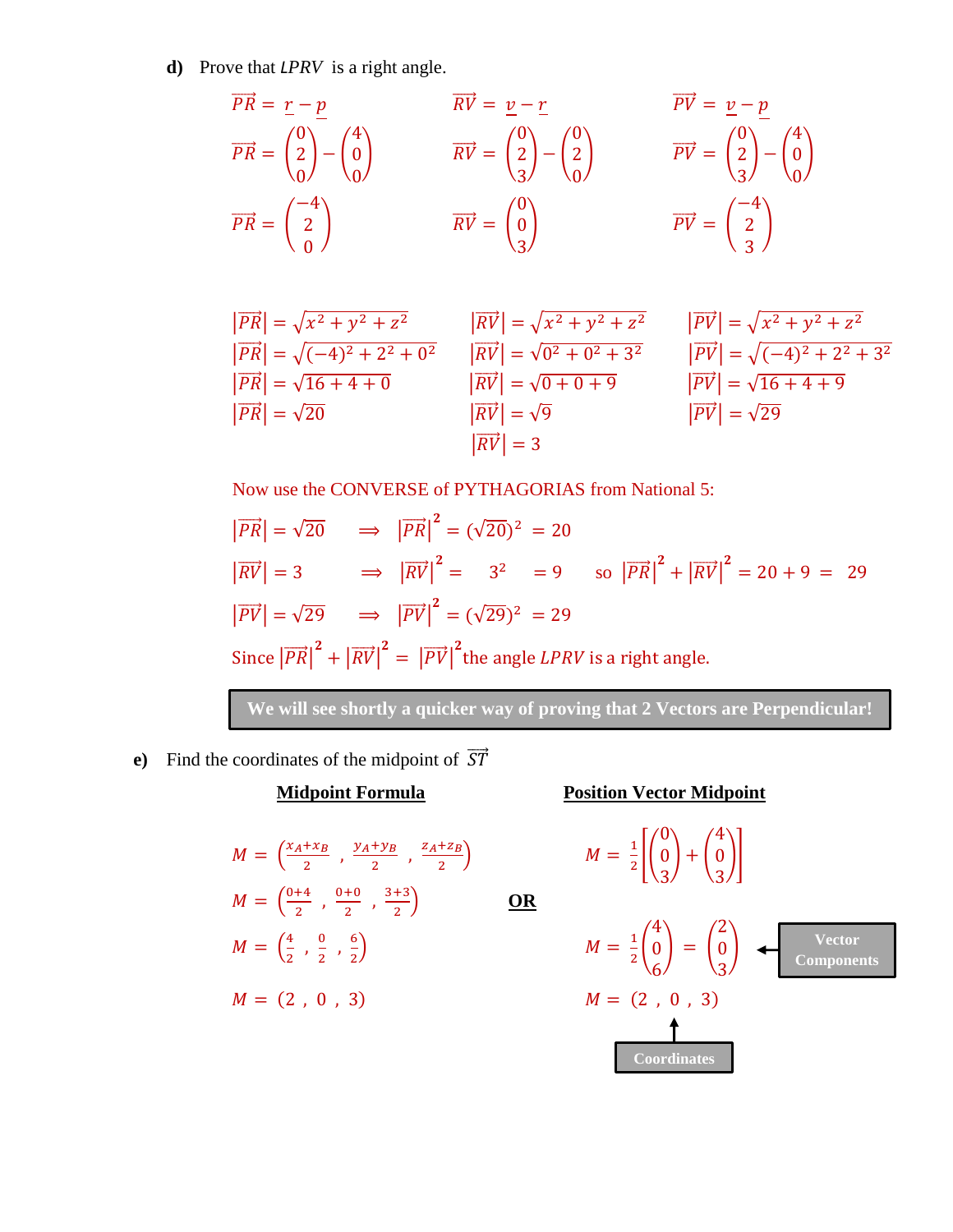## **Collinearity:**

- As seen earlier in the STRAIGHT LINE topic, 3 points are said to be COLLINEAR , i.e. lie on a straight line if the gradient between pairs of points are equal (PARALLEL) and if one of the points is common to both Gradients.
- The same is true for 3D Vectors, remember for Parallel Vectors:  $\mathbf{v} = k\mathbf{u}$
- We cannot find Gradients in 3D, but  $\underline{v} = k\underline{u}$  is the equivalent.

#### **Examples:**

**13. a)** Prove that the points *A*(0 , –2 , 5) , *B*(4 , 2 , 3) and *C*(10 , 8 , 0) are collinear.

| $\overrightarrow{AB} = b - a$                                                                                  | $\overrightarrow{BC} = c - b$                                                                                  |
|----------------------------------------------------------------------------------------------------------------|----------------------------------------------------------------------------------------------------------------|
| $\overrightarrow{AB} = \begin{pmatrix} 4 \\ 2 \\ 3 \end{pmatrix} - \begin{pmatrix} 0 \\ -2 \\ 5 \end{pmatrix}$ | $\overrightarrow{BC} = \begin{pmatrix} 10 \\ 8 \\ 0 \end{pmatrix} - \begin{pmatrix} 4 \\ 2 \\ 3 \end{pmatrix}$ |
| $\overrightarrow{AB} = \begin{pmatrix} 4 \\ 4 \\ -2 \end{pmatrix}$                                             | $\overrightarrow{BC} = \begin{pmatrix} 6 \\ 6 \\ -3 \end{pmatrix}$                                             |
| $\overrightarrow{AB} = 2\begin{pmatrix} 2\\2\\-1 \end{pmatrix}$                                                | $\overrightarrow{BC} = 3\begin{pmatrix} 2\\ 2\\ -1 \end{pmatrix}$                                              |

so 
$$
3\overrightarrow{AB} = 2\overrightarrow{BC}
$$

so  $\overrightarrow{AB} = \frac{2}{3}$  $\frac{2}{3}\overrightarrow{BC}$  , Therefore  $\overrightarrow{AB}$  is parallel to  $\overrightarrow{BC}$ and since  $B$  is a common point,  $A, B \& C$  are collinear. **Statement MUST be written**

**b**) Find the ratio  $\overrightarrow{AB}$  :  $\overrightarrow{BC}$ 

$$
\overrightarrow{AB} = \frac{2}{3}\overrightarrow{BC} \implies \frac{\overrightarrow{AB}}{\overrightarrow{BC}} = \frac{2}{3}, \text{ so } \overrightarrow{AB} : \overrightarrow{BC} \text{ is } 2 : 3
$$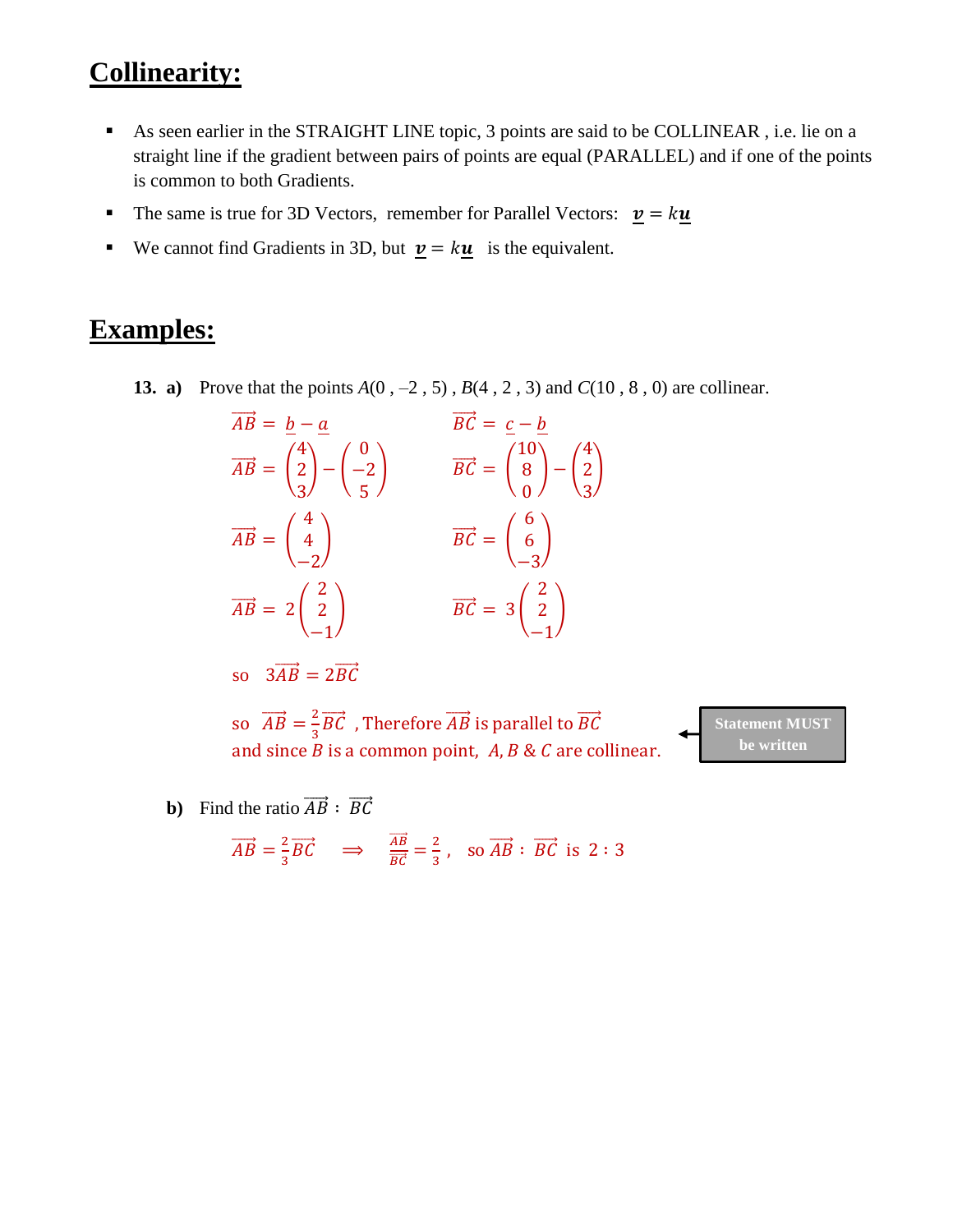#### **Dividing Lines:**

- A point can split a line joing 2 other points in a given ratio as follows:
- So *T* splits the line *AB* in the ratio *m* : *n*
- If we know the coordinates of 2 points we can find the third point in 2 ways:
	- o Algebraicly using the fact that  $\overrightarrow{AB} = \underline{b} \underline{a}$
	- $\circ$  Or Using the SECTION FORMULA:  $t = \frac{n}{m}$  $\frac{n}{m+n} \underline{\boldsymbol{a}} + \frac{m}{m+n}$  $\frac{m}{m+n}$ **b**
- The point *T* can either split the line *AB* **INTERNALLY** or **EXTERNALLY** as shown below:



#### **Examples:**

**14.** The point *T* divides the line *AB* in the ratio 3 : 2. For the coordinates *A*(–4 , 5 , 1) & *B*(–24 , –10 , 26) find the coordinates of the point *T*.



#### **Section Formula Algebraicly**



*A*

*B*

*T*

*T*

*n*

*m*

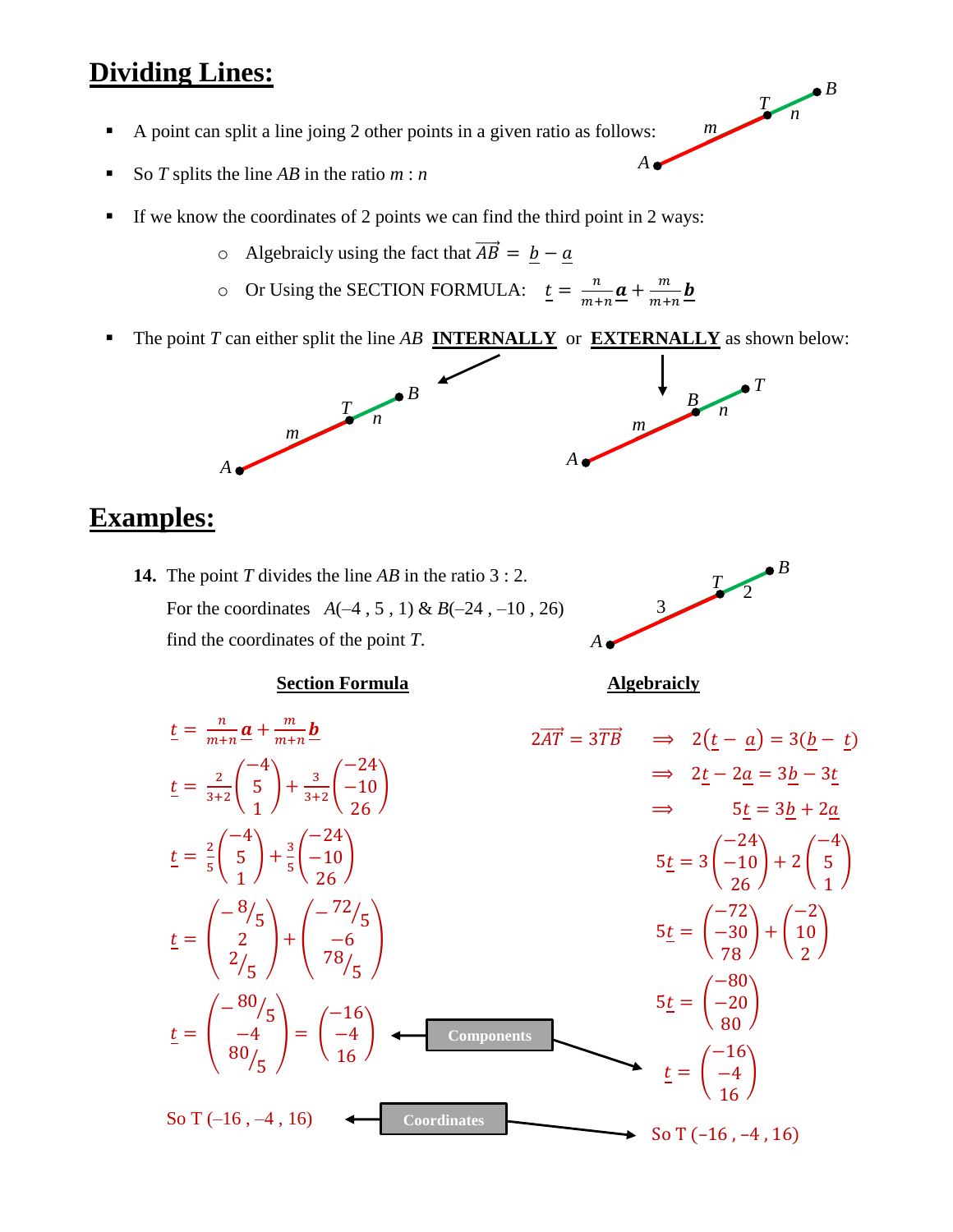**15.** The point *T* divides the line *AB* **externally** in the ratio 5 : 2. For the coordinates  $A(3, -1, 4) \& B(6, -4, 1)$ find the coordinates of the point *T*.



$$
2\overrightarrow{AB} = 3\overrightarrow{BT} \implies 2(\underline{b} - \underline{a}) = 3(\underline{t} - \underline{b})
$$
  
\n
$$
\implies 2\underline{b} - 2\underline{a} = 3t - 3\underline{b}
$$
  
\n
$$
\implies 3\underline{t} = 5\underline{b} - 2\underline{a}
$$
  
\n
$$
3\underline{t} = 5\begin{pmatrix} 6 \\ -4 \\ 1 \end{pmatrix} - 2\begin{pmatrix} 3 \\ -1 \\ 4 \end{pmatrix}
$$
  
\n
$$
3\underline{t} = \begin{pmatrix} 30 \\ -20 \\ 5 \end{pmatrix} - \begin{pmatrix} 6 \\ -2 \\ 8 \end{pmatrix}
$$
  
\n
$$
3\underline{t} = \begin{pmatrix} 24 \\ -18 \\ -3 \end{pmatrix}
$$
  
\n
$$
\underline{t} = \begin{pmatrix} 8 \\ -6 \\ -1 \end{pmatrix}
$$
 So T (8, -6, -1)

## **Scalar Product:**

- The SCALAR PRODUCT is as close to multiplying vectors together as we can get!
- The Scalar Product is sometimes known as the DOT Product as it is written in the form:  $\mathbf{a} \cdot \mathbf{b}$
- The Scalar Product can be calculated in 2 ways:
	- o The component form:  $\underline{a} \cdot \underline{b} = a_1 \times b_1 + a_2 \times b_2 + a_3 \times b_3$
	- o The Modulus form:  $a \cdot b = |a||b| \cos \theta$

Where  $\theta$  is the angle betweem the vectors  $\underline{a}$  and  $\underline{b}$ 

To use the Modulus form above both vectors must either be moving away from or towards the angle:





Both moving **Both moving** *a* is moving towards away from angle towards the angle and  $\underline{b}$  is moving away from the angle.

 $180 - \theta$ 

We can reaarange the  $3<sup>rd</sup>$  diagram to allow us to find the Dot Product: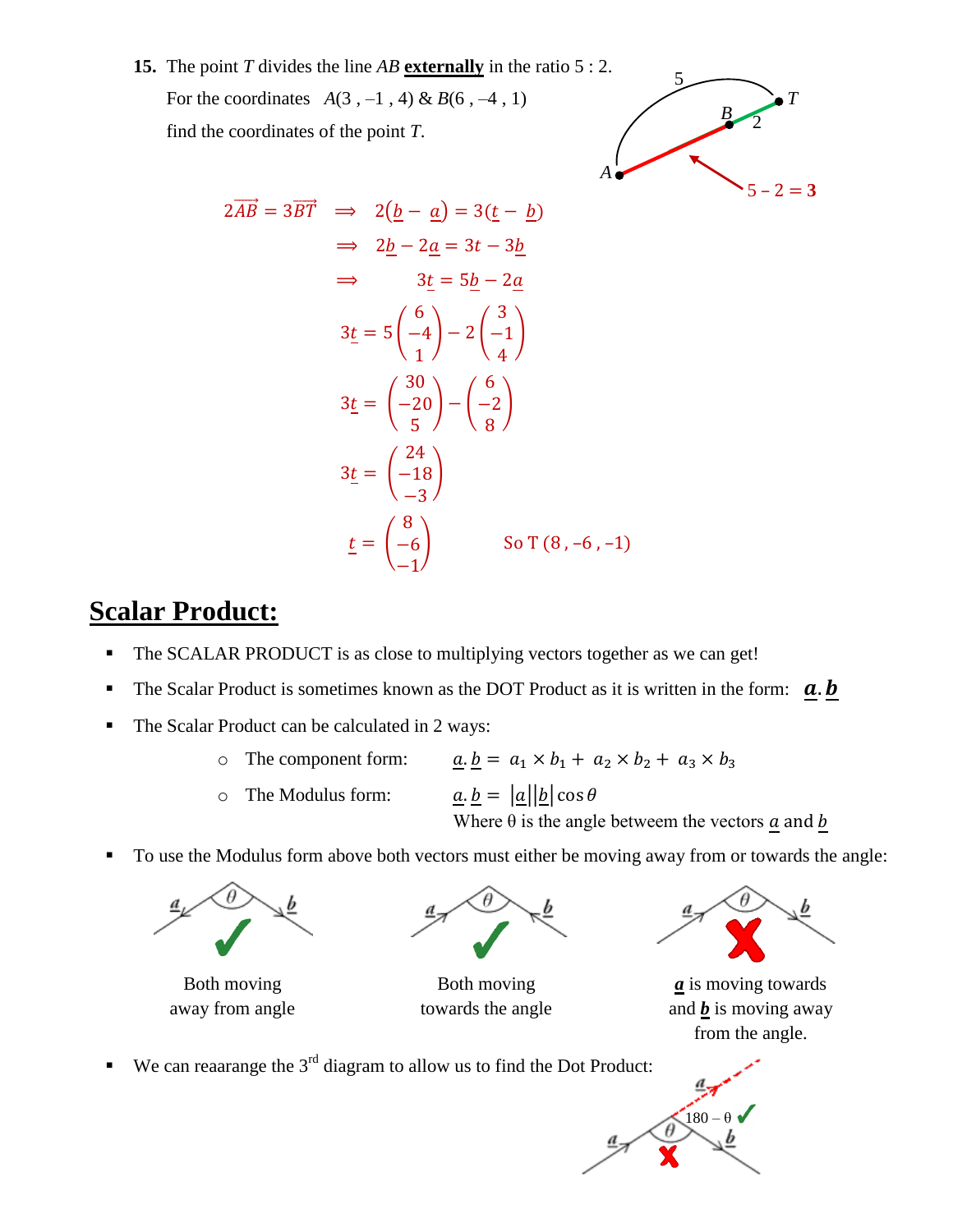### **Examples:**

**16.** Find a. b given that 
$$
\mathbf{a} = \begin{pmatrix} 5 \\ -3 \\ 2 \end{pmatrix}
$$
 and  $\mathbf{b} = \begin{pmatrix} 3 \\ 4 \\ -1 \end{pmatrix}$   
\n $\mathbf{a} \cdot \mathbf{b} = a_1 \times b_1 + a_2 \times b_2 + a_3 \times b_3$   
\n $\mathbf{a} \cdot \mathbf{b} = 5 \times 3 + (-3) \times 4 + 2 \times (-1)$   
\n $\mathbf{a} \cdot \mathbf{b} = 15 + (-12) + (-2) = 1$ 

**17.** Find  $\overrightarrow{PQ}$ ,  $\overrightarrow{PR}$  given that  $P(2, -4, 9)$ ,  $Q(3, -1, 4)$  &  $R(6, -4, 1)$ 

$$
\overrightarrow{PQ} = \frac{q - p}{\left(\frac{3}{4}\right) - \left(\frac{2}{9}\right)}
$$
  
\n
$$
\overrightarrow{PR} = \frac{r - p}{\left(\frac{4}{4}\right) - \left(\frac{2}{9}\right)}
$$
  
\n
$$
\overrightarrow{PR} = \left(\frac{6}{4}\right) - \left(\frac{2}{9}\right)
$$
  
\n
$$
\overrightarrow{PR} = \left(\frac{4}{0}\right)
$$
  
\n
$$
\overrightarrow{PR} = \left(\frac{4}{0}\right)
$$

$$
\overrightarrow{PQ} \cdot \overrightarrow{PR} = a_1 \times b_1 + a_2 \times b_2 + a_3 \times b_3
$$
  
\n
$$
\overrightarrow{PQ} \cdot \overrightarrow{PR} = 1 \times 4 + 3 \times 0 + (-5) \times (-8)
$$
  
\n
$$
\overrightarrow{PQ} \cdot \overrightarrow{PR} = 4 + 0 + 40 = 44
$$

**18.** For each diagram below calculate  $\underline{a} \cdot \underline{b}$ :

a)  
\n
$$
\underline{a} \cdot \underline{b} = |\underline{a}||\underline{b}| \cos \theta
$$
\n
$$
\underline{a} \cdot \underline{b} = 7 \times 3 \times \cos 60
$$
\n
$$
\underline{b}| = 3
$$
\n
$$
\underline{a} \cdot \underline{b} = 21 \times 0.5
$$
\n
$$
\underline{a} \cdot \underline{b} = 10.5
$$

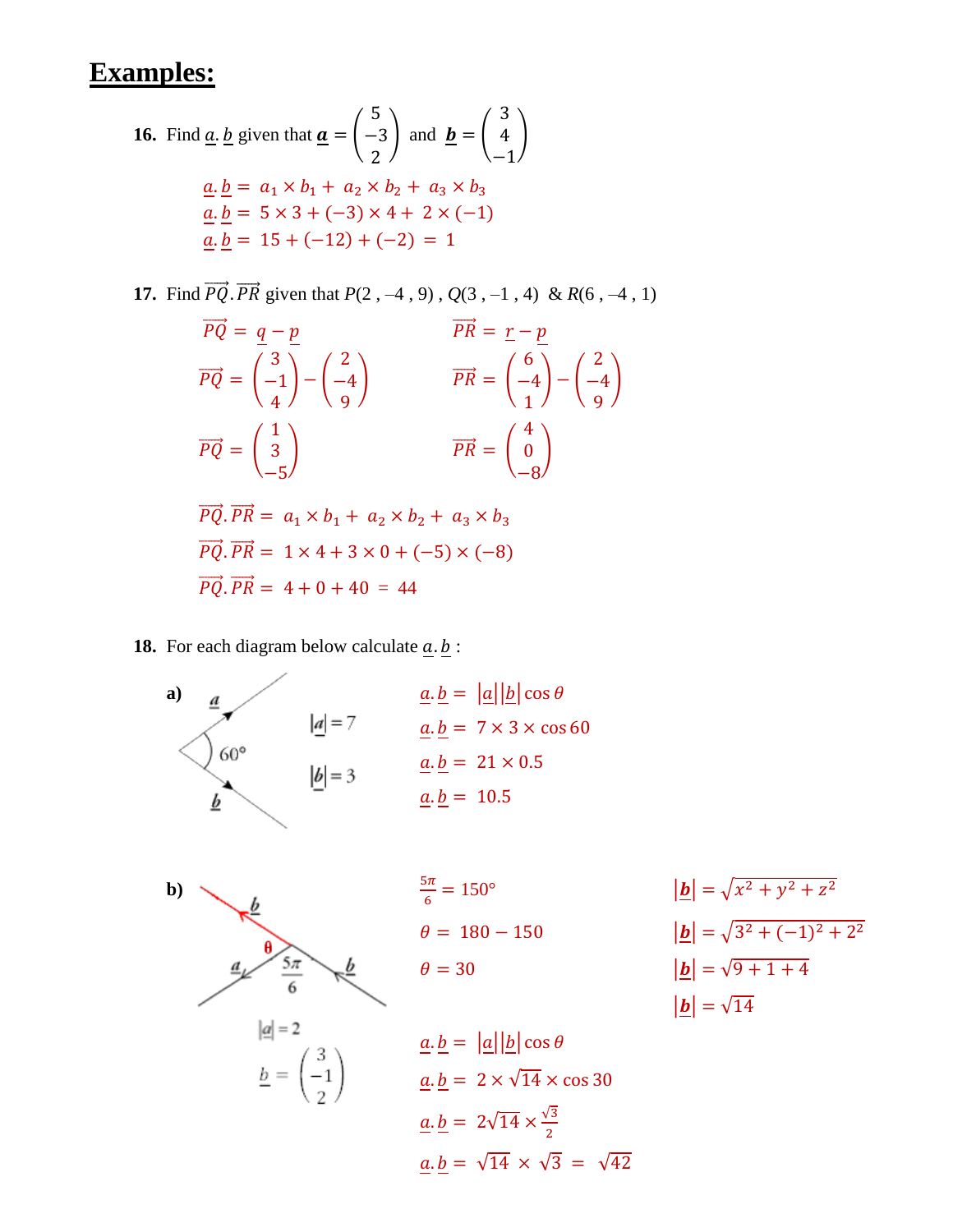## **Angle Between 2 Vectors:**

We can reaarange the Scalar Product to allow us to be able to find the Angle inbetween the 2 vectors:

$$
\cos \theta = \frac{\underline{a} \cdot \underline{b}}{|\underline{a}||\underline{b}|} = \frac{a_1 \times b_1 + a_2 \times b_2 + a_3 \times b_3}{|\underline{a}||\underline{b}|}
$$

#### **Examples:**

- **19.** Calculate the angle,  $\theta$ , between the 2 vectors,  $\underline{\mathbf{m}} = 3\underline{\mathbf{i}} + 4\underline{\mathbf{j}} 2\underline{\mathbf{k}}$  and  $\underline{\mathbf{n}} = 4\underline{\mathbf{i}} + \underline{\mathbf{j}} + 3\underline{\mathbf{k}}$ 
	- $\underline{m} = 3\underline{i} + 4j 2\underline{k}$   $\underline{n} = 4\underline{i} + j + 3\underline{k}$  $m = |$ 3 4 −2 ) and  $n =$ 4 1 3 )  $|m| = \sqrt{x^2 + y^2 + z^2}$ 2  $|\mathbf{n}| = \sqrt{x^2 + y^2 + z^2}$  $|m| = \sqrt{3^2 + 4^2 + (-2)}$  $|\mathbf{n}| = \sqrt{4^2 + 1^2 + 3^2}$  $|\mathbf{m}| = \sqrt{9 + 16 + 4}$   $|\mathbf{n}| = \sqrt{16 + 1 + 9}$  $|m| = \sqrt{29}$   $|n| = \sqrt{26}$  $\underline{m}.\underline{n} = a_1 \times b_1 + a_2 \times b_2 + a_3 \times b_3$  $m.n$  $|m||n|$  $m.n = 3 \times 4 + 4 \times 1 + (-2) \times 3$ 10 √29×√26  $m.n = 12 + 4 + (-6) = 10$   $\theta = \cos^{-1} 0.364$  …  $\theta = 68.64^{\circ}$
- **20.** Find *LDEF* when *D*(2 , 5 , 1) , *E*(–3 , 3 , 4) & *F*(1 , –7 , 2)

**As both vectors MUST travel in the same direction start from the outsides of the angle's name and work in!**

| $\overrightarrow{DE} = e - d$                                                                                  | $\overrightarrow{FE} = \underline{e} - f$                                                                       |
|----------------------------------------------------------------------------------------------------------------|-----------------------------------------------------------------------------------------------------------------|
| $\overrightarrow{DE} = \begin{pmatrix} -3 \\ 3 \\ 4 \end{pmatrix} - \begin{pmatrix} 2 \\ 5 \\ 1 \end{pmatrix}$ | $\overrightarrow{FE} = \begin{pmatrix} -3 \\ 3 \\ 4 \end{pmatrix} - \begin{pmatrix} 1 \\ -7 \\ 2 \end{pmatrix}$ |
| $\overrightarrow{DE} = \begin{pmatrix} -5 \\ -2 \\ 3 \end{pmatrix} = \underline{a}$                            | $\overrightarrow{FE} = \begin{pmatrix} -4 \\ 10 \\ 2 \end{pmatrix} = \underline{b}$                             |
| $ \underline{a}  = \sqrt{x^2 + y^2 + z^2}$                                                                     | $ \underline{\bm{b}}  = \sqrt{x^2 + y^2 + z^2}$                                                                 |
| $ \mathbf{a}  = \sqrt{(-5)^2 + (-2)^2 + 3^2}$                                                                  | $ \underline{\mathbf{b}}  = \sqrt{(-4)^2 + 10^2 + 2^2}$                                                         |
| $ \underline{a}  = \sqrt{25 + 4 + 9}$                                                                          | $ \underline{\mathbf{b}}  = \sqrt{16 + 100 + 4}$                                                                |
| $ \boldsymbol{a} =\sqrt{38}$                                                                                   | $ b  = \sqrt{120}$                                                                                              |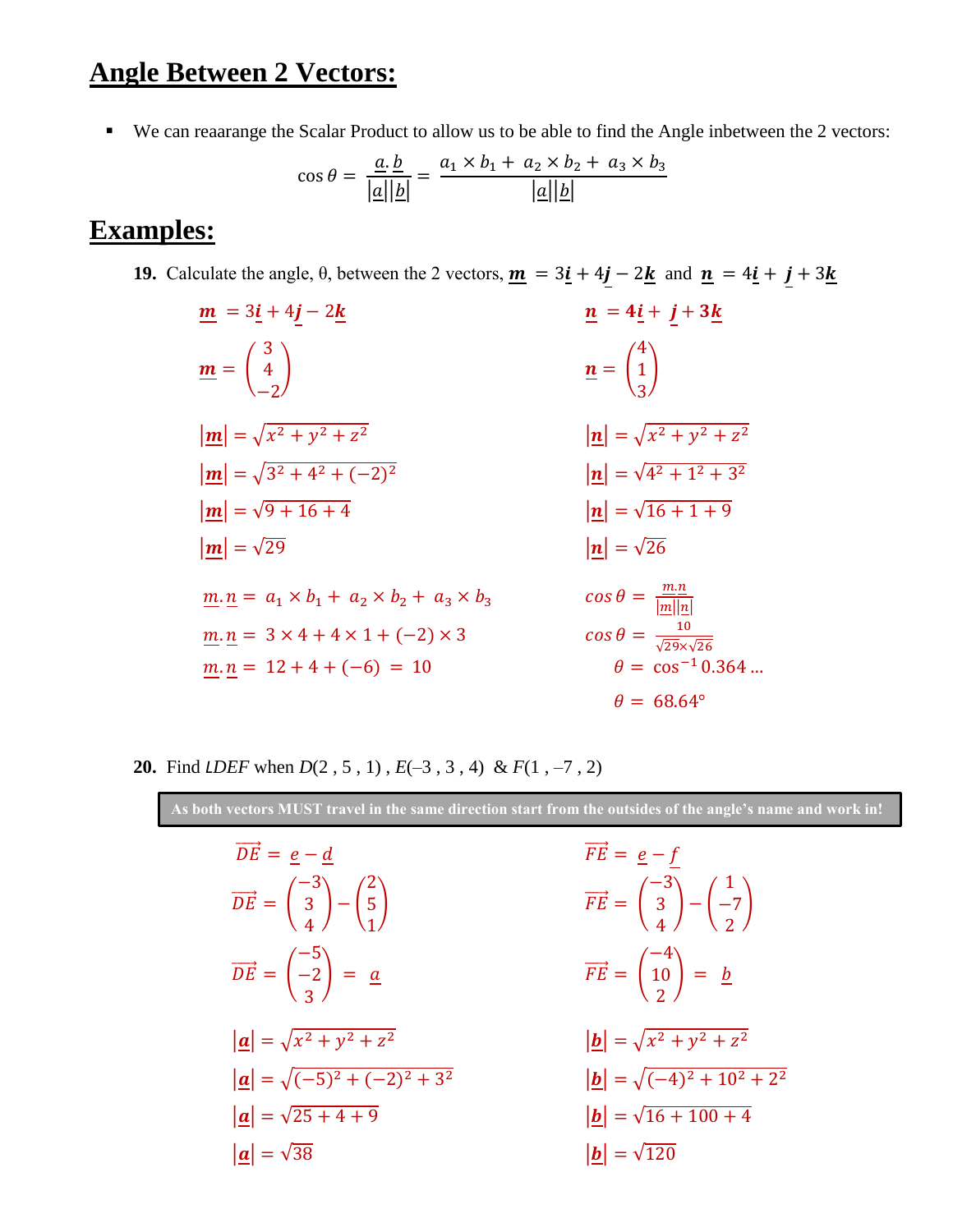$$
\underline{a}.\underline{b} = a_1 \times b_1 + a_2 \times b_2 + a_3 \times b_3 \qquad \cos \theta = \frac{\underline{a}.\underline{b}}{|\underline{a}||\underline{b}|} \n\underline{a}.\underline{b} = (-5) \times (-4) + (-2) \times 10 + 3 \times 2 \qquad \cos \theta = \frac{6}{\sqrt{39} \times \sqrt{120}} \n\underline{a}.\underline{b} = 20 + (-20) + 6 = 6 \qquad \theta = \cos^{-1} 0.0877 \dots \n\theta = 84.97^{\circ}
$$

## **Perpendicular Vectors:**

If vectors <u>*a*</u> and **<u>***b*</u> are perpendicular then  $\underline{a} \cdot \underline{b} = 0$ 

# **Examples:**

**21.** Show that vectors <u>*a*</u> and <u>*b*</u> are perpendicular when  $\mathbf{a} = 3\mathbf{i} - 5\mathbf{j} + \mathbf{k}$  and  $\mathbf{b} = 4\mathbf{i} + 3\mathbf{j} + 3\mathbf{k}$ 

$$
\underline{a} = 3\underline{i} - 5\underline{j} + \underline{k}
$$
\n
$$
\underline{b} = 4\underline{i} + 3\underline{j} + 3\underline{k}
$$
\n
$$
\underline{a} = \begin{pmatrix} 3 \\ -5 \\ 1 \end{pmatrix}
$$
\n
$$
\underline{b} = \begin{pmatrix} 4 \\ 3 \\ 3 \end{pmatrix}
$$
\n
$$
\underline{a} \cdot \underline{b} = a_1 \times b_1 + a_2 \times b_2 + a_3 \times b_3
$$
\n
$$
\underline{a} \cdot \underline{b} = 3 \times 4 + (-5) \times 3 + 1 \times 3
$$
\n
$$
\underline{a} \cdot \underline{b} = 12 + (-15) + 3 = 0
$$
\nSince  $\underline{a} \cdot \underline{b} = 0$   $\underline{a}$  is perpendicular to  $\underline{b}$ .

**22.** Find the value of *k* if the direct line segments  $\overrightarrow{DE} = \begin{bmatrix} 1 \\ 1 \end{bmatrix}$ 3 −2  $\boldsymbol{k}$ ) and  $\overrightarrow{FG} = \vert$ −4 −5 2 ) are perpendicular.

Since  $\overrightarrow{DE}$  is perpendicular to  $\overrightarrow{FG}$ 

$$
\overline{DE} \cdot \overline{FG} = 0
$$
  
\n $a_1 \times b_1 + a_2 \times b_2 + a_3 \times b_3 = 0$   
\n $3 \times (-4) + (-2) \times (-5) + k \times 2 = 0$   
\n $-12 + 15 + 2k = 0$   
\n $3 + 2k = 0$   
\n $2k = -3$   
\n $k = -1.5$